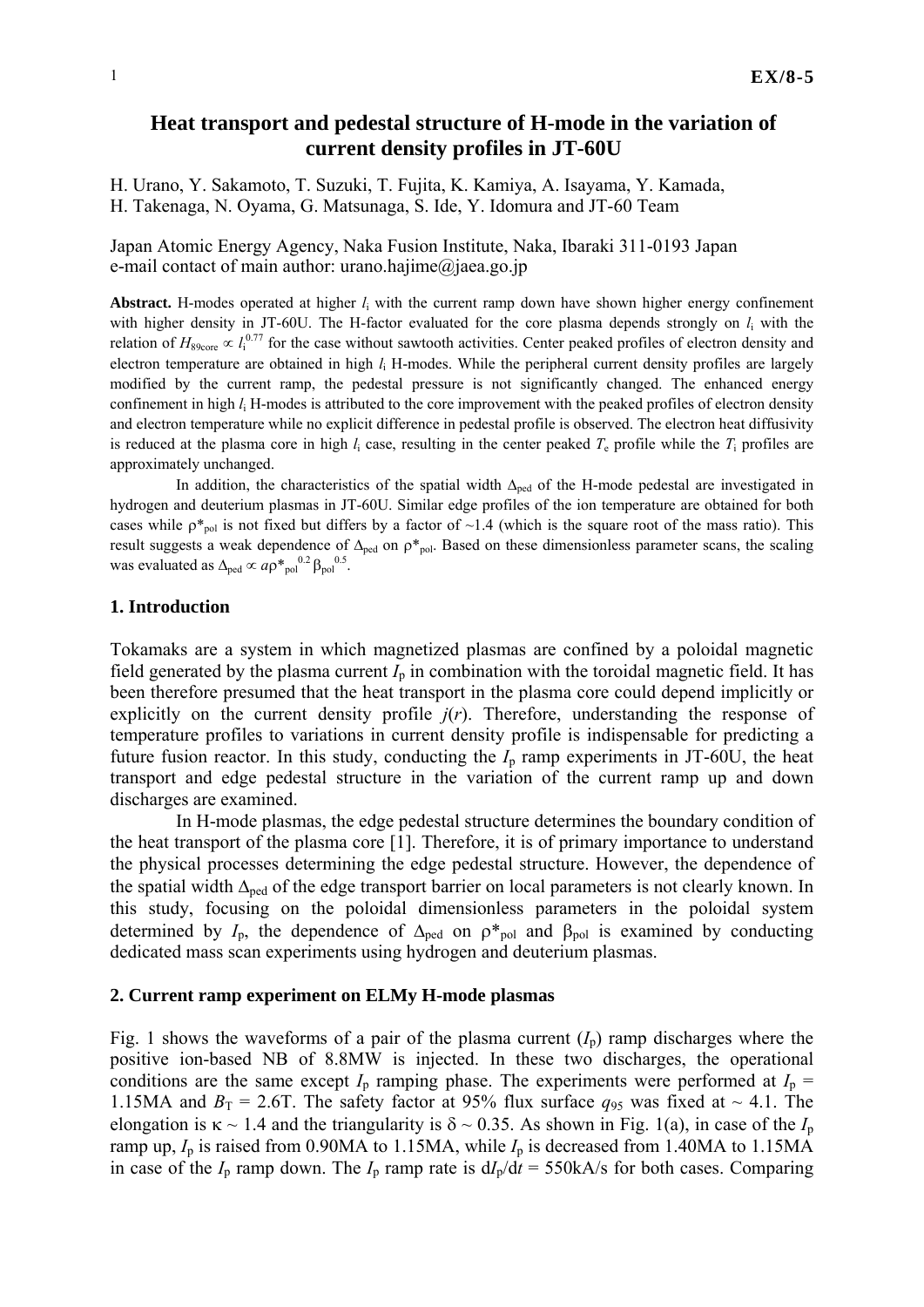# 2 **EX/8-5**



*FIG. 1. Temporal evolution of plasma parameters for the cases of the current ramp up and down discharges; (a) Ip: plasma current, (b) li: internal inductance, (c) ne: line-averaged electron density, (d) stored energy measured with a diamagnetic loop, (e) electron density, (f) electron temperature and (g) ion temperature measured at r/a=0.2 and 0.8, (h) intensity of soft X-ray at the plasma center. Broken and solid line indicates the Ip ramp up and down discharges, respectively. The intensity of D*α *emission is also shown for the cases of (i)*  $I_p$  *ramp up and (j) down discharges.* 

the ELMy H-mode plasmas after the  $I<sub>p</sub>$  ramp phase, the influence of the current density profile on the heat transport can be examined in a situation where the current density profile is explicitly varied while keeping the  $I_p$  value fixed at 1.15MA. In this series of experiments, the plasma equilibrium is reconstructed using the MSE measurement.

Fig. 1(b) shows the time evolution of the internal inductance  $l_i$ . After the  $I_p$  ramp up and down phase, the *l*i becomes smaller to 0.6 and larger to 1.3, respectively. Compared to the lower  $l_i$  case, the line-averaged density measured with the FIR interferometer becomes higher by  $\sim$ 8% at higher  $l_i$  case (see Fig. 1(c)), and the stored energy  $W_{dia}$  measured with a diamagnetic loop is also higher by  $\sim$ 12% (see Fig. 1(d)). As shown in Figs. 1(e) and (f), the  $n_e$ and  $T_e$  profiles tend to be peaked at the center at higher  $l_i$  while the  $T_i$  profile is not clearly changed (see Fig. 1(g)). The  $n_e$ ,  $T_e$  and  $T_i$  values at the H-mode pedestal ( $r/a \sim 0.85$ ) are almost identical. Fig. 1(h) shows the intensity of Soft X-ray measured at the plasma center. In case of the *I*p ramp down, the deeply penetrated current density profile induces the sawtooth activity with the frequency  $f_{SW} \sim 2.5$  Hz. The inversion radius of this sawtooth activity is  $r/a \sim 0.2$ . Figs. 1(i) and (j) show the intensity of the  $D_{\alpha}$  emission in the outer divertor region. In spite of the changes in the edge pedestal parameters, such as  $n_e$ ,  $T_e$  and  $T_i$ , are small, a clear difference is observed in ELM activity. The ELM frequency  $f_{\text{ELM}}$  of  $\sim$ 140Hz at higher  $l_i$  case is larger by a factor of 2 than  $f_{\text{ELM}}$  of ~70Hz at lower  $l_i$  case.

The result obtained in this current ramp experiment indicates that the increase of  $W_{dia}$ at higher  $l_i$  is attributed mainly to the peaked profiles of  $n_e$  and  $T_e$  while the pedestal pressure  $p_{\text{ped}}$  is not clearly changed. On the other hand, the  $T_i$  profile is not significantly changed so that a constant scale length of  $dT_i/dr$  is sustained at which the profile is determined by the pedestal temperature.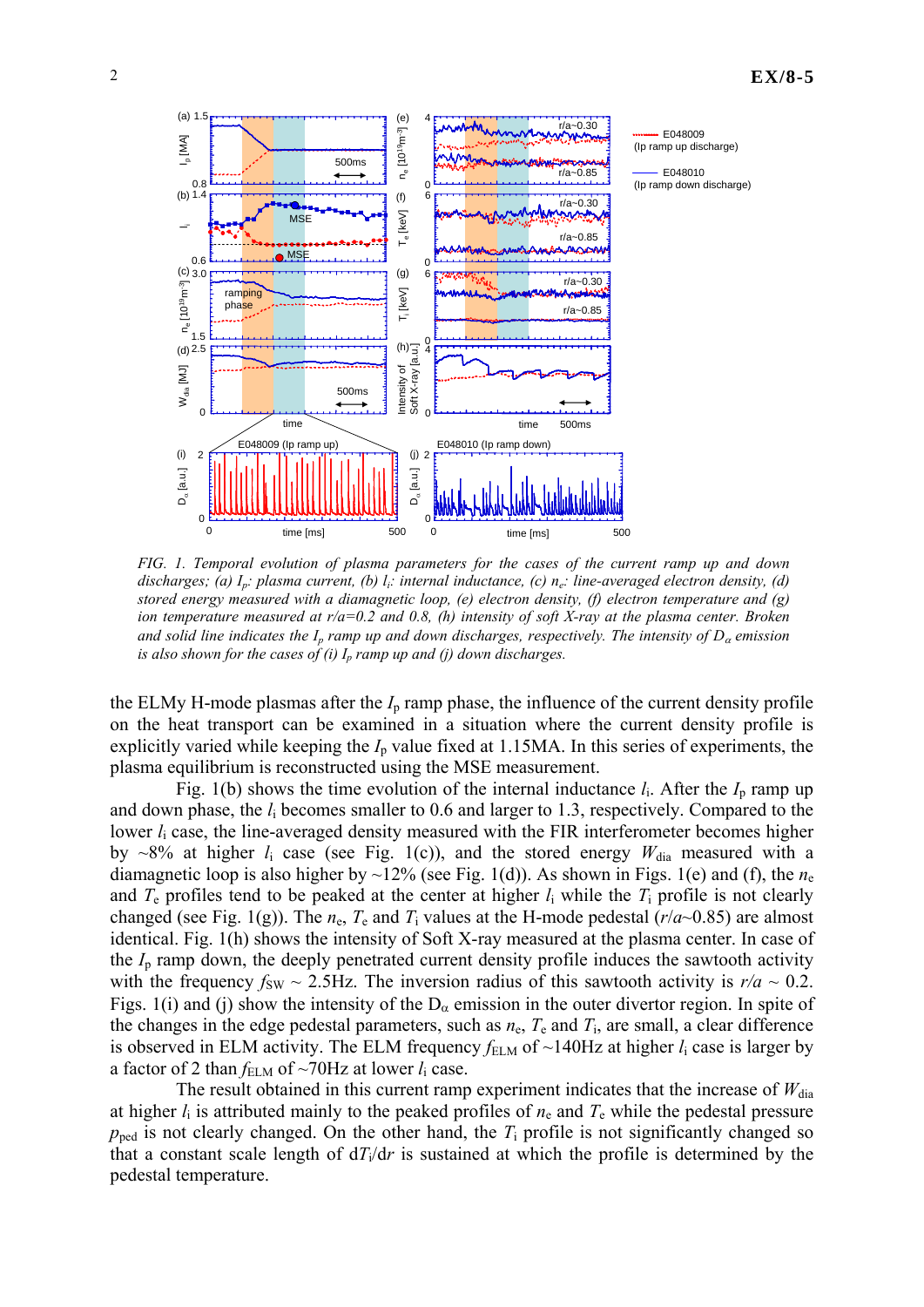

*FIG. 2. (a) The H-factor as a function of*  $n_e/n_{GW}$ *. (b) Relation between the core H-factor for the H-mode plasmas and li. Spatial profiles of (c) ne, q, (d) the magnetic shear s, (e) the poloidal magnetic field averaged over the poloidal angle, (f) Te,* χ*e, (g) Ti and* χ*i. The profiles are taken for the cases of low (l<sub>i</sub>~0.7) and high l<sub>i</sub> (~1.3) at*  $I_p = 1.15MA$  *and*  $P_{abs} = 7MW$ *.* 

#### **3. Reduction of heat transport in high** *l***i H-mode plasmas**

In conventional H-mode plasmas, the energy confinement degrades in many cases with density through the  $p_{\text{ped}}$  limited by the existence of ELM and the profile resilience [1]. However, as described in Sec. 2, when the *l*i value becomes larger, the electron density tends to increase accompanied by the increase of the plasma stored energy. Fig. 2(a) shows the relation between the H-factor and the  $n_e$  normalized to the Greenwald density limit  $n_{GW}$ . Compared to the lower  $l_i$  cases where the H-factor of 1.3-1.8 at  $n_e/n_{GW} = 0.40$ -0.55, higher density of  $n_e/n_{\text{GW}}$  = 0.44-0.57 is reached without the deterioration of the energy confinement  $(H_{89P-L} = 1.8-2.0)$ . In the previous study on the L-mode plasmas, it was shown that the energy confinement depends strongly on the  $l_i$  value as H<sub>89P-L</sub>  $\propto l_i$  [2]. In order to compare with the case of L-mode, the H-factor evaluated for the core plasma of H-mode  $(H_{89core})$  as a function of  $l_i$  is shown in Fig. 2(b). In this figure, H<sub>89core</sub> is defined as  $W_{\text{core}}/W_{89P\text{-}L}$  where  $W_{\text{core}}$  denotes the core stored energy in H-mode plasmas and  $W_{89P\text{-}L}$  is the stored energy estimated from the ITER89P L-mode scaling. Since the H-mode plasmas are accompanied by the pedestal structure, the dependence of the energy confinement on *l*i should be analyzed with subtracting the energy given by the H-mode pedestal structure. In case of  $l_i < 1$ , the H-factor for the core plasma depends strongly on  $l_i$  with the relation of H<sub>89core</sub>  $\propto l_i^{0.77}$ . This relation is similar to L-mode plasmas [2]. However, at  $l_i > 1$ , the existence of strong sawtooth prevents from the increase of the core H-factor at higher  $l_i$  regime (H<sub>89core</sub> ~1.5 at  $l_i$  > 1). This tendency is also seen in the case of L-mode plasmas.

Let us then compare the spatial profiles of  $n_e$ ,  $T_e$  and  $T_i$  between the cases with low and high  $l_i$  at  $P_{\text{NBI}}$  of 8.8MW ( $P_{\text{abs}} \sim 7$ MW). The  $l_i$  values are 0.7 and 1.3 for the cases of the current ramp up and down discharges, respectively. Although the  $q_{95}$  values ( $\sim$ 4.1) are almost the same, the core *q* profile differs explicitly by adopting the current ramp technique. Figs.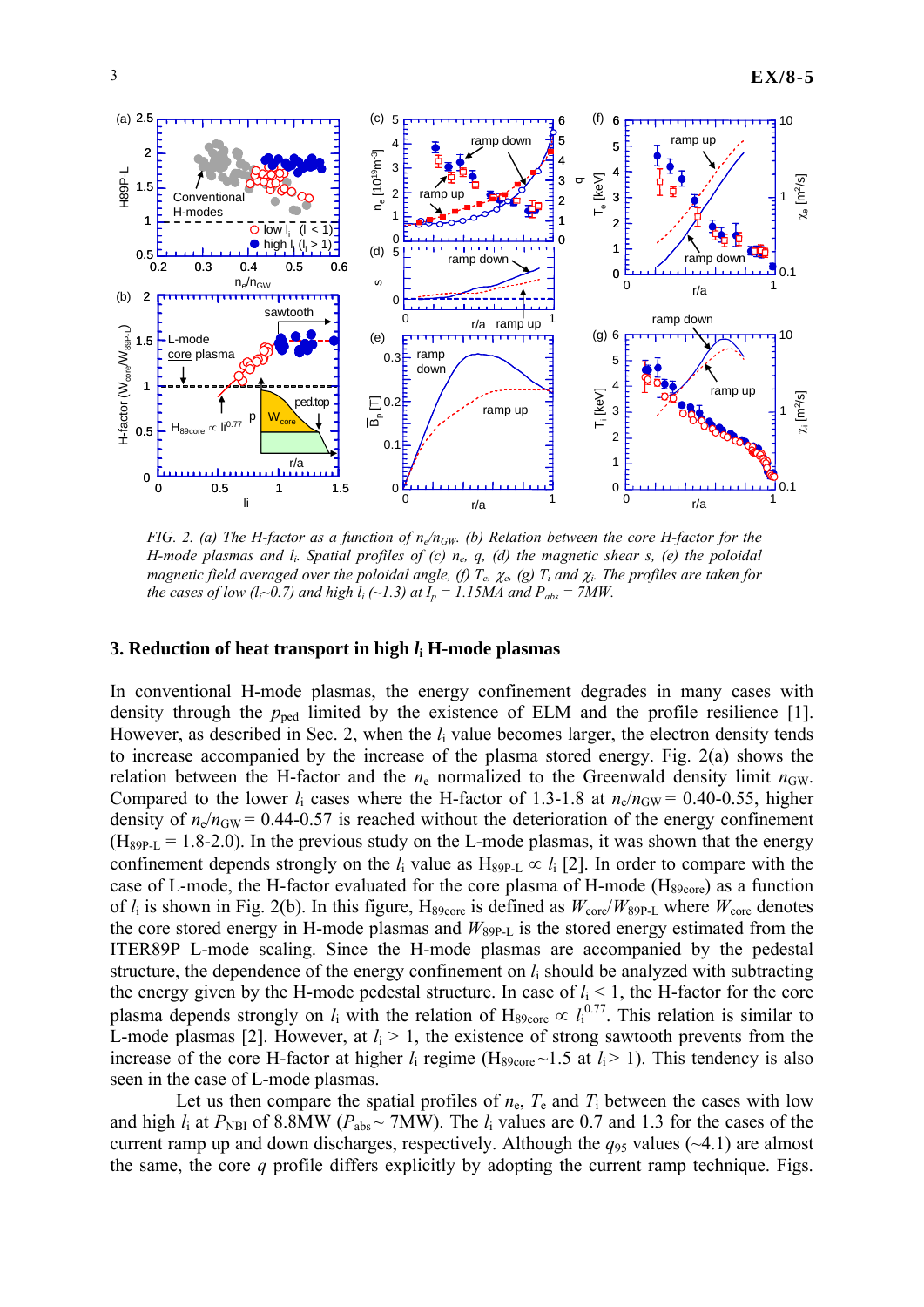

*FIG. 3. (a) Thermal and pedestal stored energy as a function of P<sub>abs</sub> for the cases of low and high li H-modes. (b) The (Q/n, dT/dr) diagram for ions and electrons evaluated at r/a = 0.6 in a series of power scan. (c) Dependence of ELM frequency on the power crossing the separatrix.* 

2(d) and (e) show the spatial profiles of the magnetic shear *s* and the poloidal magnetic filed strength averaged over the poloidal angle. In case of high *l*i H-mode, the increased central current density enhances the core  $B_p$  value particularly around  $r/a \sim 0.5$  at which  $B_p$  are 0.21T in low *l*i case and 0.31T in high *l*i case (see Fig. 2(e)). The magnetic shear becomes gradually stronger in the plasma edge region ( $r/a \ge 0.6$ ). In high  $l_i$  case, the sawtooth events of 2.5Hz appear with the inversion radius of  $\sim 0.2a$ . Then, one can find that increased density at high  $l_i$ is attributed to the center peaked  $n_e$  profile (see Fig. 2(c)). In this series of experiments, the  $p_{\text{ped}}$  remains almost constant in the variation of  $j(r)$ . Therefore, the pedestal profiles of  $T_i$  are also similar. The *T*e profile becomes peaked at the center in high *l*i H-mode (see Fig. 2(f)) while the change in the  $T_i$  profile is small (see Fig. 2(g)). The electron heat diffusivity  $\chi_e$  is reduced in the core plasma in high  $l_i$  case (see Fig. 2(f)), resulting in the center peaked  $T_e$ profile. In case of high *l*i H-mode, because of the increased density, the heat deposition of the fast ions becomes broader and its spatial peak shifts towards the edge. The ion conductive heat fluxes at  $r/a = 0.6$  for the cases of low and high  $l_i$  H-modes are  $3.7 \times 10^4$ W/m<sup>2</sup> and  $4.8 \times 10^4$ W/m<sup>2</sup>, respectively. A slight increase of the ion heat diffusivity  $\chi_i$  corresponds to this difference of the ion conductive heat flux. That is why the influence of the current density profile on the ion heat transport is not as strong as that on the electron heat transport.

In the H-mode plasmas, when the heat flux is increased, the response of  $d*T<sub>i</sub>/dr*$  is gradually desensitized and saturated eventually. This 'power degradation' seen in the standard H-mode plasmas accompanies in many cases the saturated core temperature gradient. In order to evaluate the level of the achievable temperature gradient depending on the current density profile, the power scan was conducted from  $P_{\text{abs}} = 6$ MW to 10MW. Fig. 3(a) shows the thermal stored energy  $W_{th}$  and the pedestal energy  $W_{ped}$  as a function of  $P_{abs}$ . While  $W_{th}$ increases gradually with  $P_{\text{abs}}$  for both cases of low ( $l_i = 0.6{\text -}0.8$ ) and high  $l_i$  H-modes ( $l_i =$ 1.3-1.4), it is found at higher  $l_i$  that larger  $W_{th}$  is obtained at a given  $P_{abs}$ . On the other hand, as expected from the result shown in Sec. 2, no clear difference in  $W_{\text{ped}}$  is observed. From this figure, one can find that the increase of  $W_{th}$  at higher  $l_i$  is attributed to the energy confinement improvement in the core plasma. Heat transport driven by the temperature gradient can be characterized in a diagram of the heat flux divided by the density *Q*/*n* and the temperature gradient d*T*/d*r*. Fig. 2(b) shows the (*Q*/*n*, d*T*/d*r*) diagram for ions and electrons evaluated at  $r/a = 0.6$  in a series of power scan. In this diagram, the angle  $\theta$  formed between the horizontal axis and a straight line which passes through both the data and the origin of the coordinates indicates the heat diffusivity  $\chi$  (= tan<sup>-1</sup>θ). For the ions, as the heat flux is increased,  $\chi_i$ becomes larger. However, the changes in  $\chi_i$  in the power scan are similar between the low and high  $l_i$  cases. On the contrary to the ions,  $dT_e/dr$  becomes stronger at a given heat flux, resulting in the reduction in  $\chi_e$  although the data are somewhat scattered. Fig. 3(c) shows the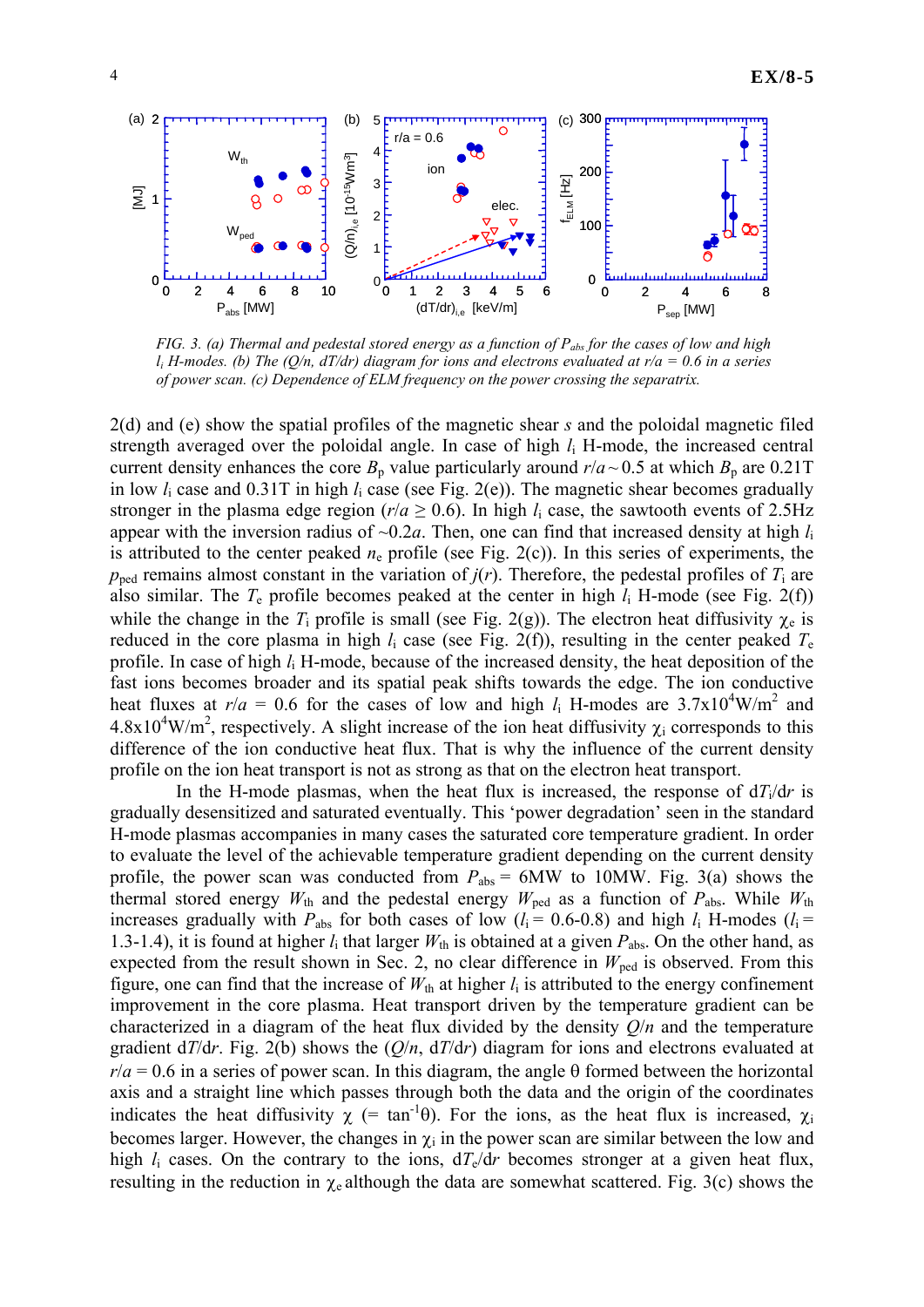

*FIG. 4. (a) The pedestal n-T diagram for the cases of low and high*  $l_i$  *H-modes at*  $I_p = 1.15MA$ *. (b) The edge*  $T_i$  *profiles for the case of the similar edge density. (c) The edge*  $T_i$  *profiles for the case of a different edge density. Open squares and closed circles indicate the H-mode plasmas at low and high li, respectively.*

 $f_{\text{ELM}}$  as a function of the power crossing the separatrix  $P_{\text{sep}}$ . As described in Sec. 2,  $f_{\text{ELM}}$  at higher *l*<sub>i</sub> becomes higher at a given  $P_{\text{sep}}$ . The *I*<sub>p</sub> ramp primarily changes the edge current density profile. It is considered that the change in the edge current density profile affects strongly the ELM activity. The edge pedestal pressure is insensitive to the edge current density as seen in Fig 3(a).

Fig. 4(a) shows the edge pedestal  $n_e$ - $T_e$  diagram for the  $I_p$  ramp experiments at  $I_p$  = 1.15MA and  $P_{\text{abs}} = 5$ -8MW. One can find that the pedestal pressure remains almost constant in the variation of the current density profile. Although the data is not systematically separated by  $l_i$ , higher  $l_i$  H-mode tends to have relatively lower pedestal density. When the current density is penetrated to the center, the density profile is peaked at the center. This might cause the reduction of the edge density. Since the achievable pedestal pressure is almost constant at a given *I*p, the pedestal temperature becomes higher when the edge density is decreased in higher *l*i plasmas. Fig. 4(b) shows the edge *T*i profiles for the case of a similar pedestal density  $(n_e^{ped} \sim 1.4 \times 10^{19} \text{m}^{-3}$  at  $P_{abs} \sim 7 \text{MW})$  indicated as (A) and (B) in Fig. 4(a). Then, the edge *T*i profiles are also similar. Fig. 4(c) shows the edge *T*i profiles for the cases of low and high pedestal densities ( $n_e^{ped} \sim 1.1 \times 10^{19} \text{m}^3$  and  $1.4 \times 10^{19} \text{m}^3$  at  $P_{abs} \sim 7 \text{MW}$ ) indicated as (C) and (D) in Fig. 4(a). In the case of higher  $l_i$  plasma, higher pedestal temperature of  $T_i^{\text{ped}}$  $\sim$  1.4keV is obtained by the reduced edge density while the pedestal pressure is almost the same. Note that this experiment is conducted so that the current density profile is changed but the  $I_p$  is fixed. In other words, the edge  $B_p$  values are almost the same as shown in Fig. 2(e). This result suggests that the pedestal structure such as the spatial width of the edge transport barrier is determined by the edge  $B_p$  value.

#### **4. Spatial width of H-mode edge pedestal**

A variety of empirical scalings of  $\Delta_{\text{ped}}$  in the H-mode plasmas have been proposed [3-6]. However, these scalings vary from machine to machine, in which  $\rho^*_{pol}$  and  $\beta_{pol}$  are intermingled. This disagreement of the scalings can be caused by the existing edge stability boundary for ELMs. In this region,  $\rho_{pol}^*$  and  $\beta_{pol}$  are strongly linked and thus hard to separate out. To distinguish these variables, a pair of experiments in hydrogen and deuterium plasmas are conducted [7]. An explicit difference between  $\rho^*_{pol}$  and  $\beta_{pol}$  is the mass dependence of  $p^*_{pol}$  ( $\propto m^{0.5}$ ) in contrast to no mass dependence in  $\beta_{pol}$ .

The experiments were carried out at fixed  $I_p = 1.08MA$ ,  $B_T = 2.4T$ ,  $\kappa = 1.4$ ,  $\delta = 0.35$ for deuterium and hydrogen discharges. Figs. 5(a), (b) and (c) show the spatial profiles of *n*e, *T*e and *T*i for these two cases, respectively. By using a power scan during a discharge,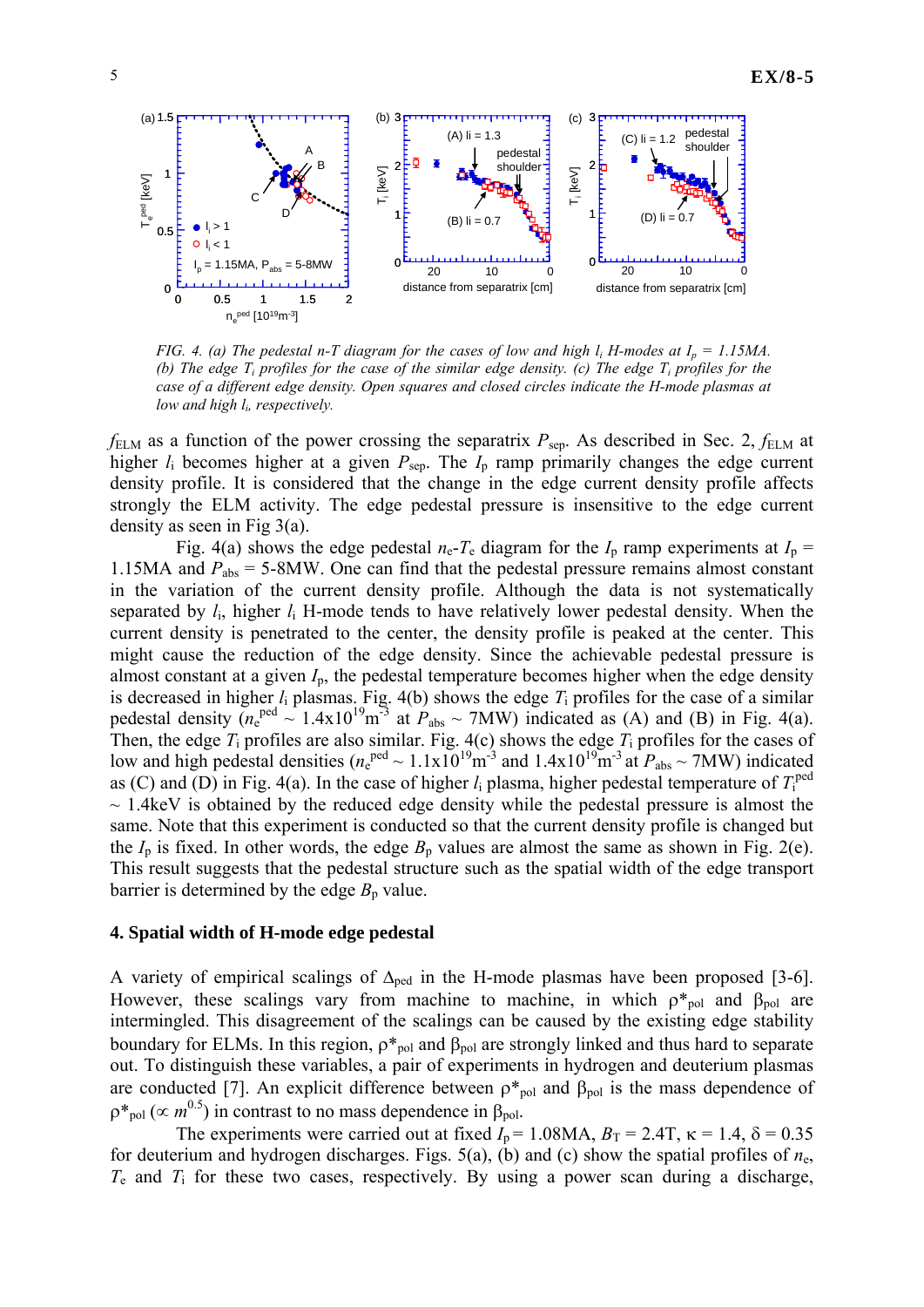

*FIG.* 5. Radial profiles of (a) n<sub>e</sub>, (b) T<sub>e</sub>, (c) T<sub>i</sub>, (d)  $ρ∗_{pol}$  (e)  $β_{pol}$  and (f)  $ν∗$  *for the cases of hydrogen and deuterium discharges. Blue circles and broken curves indicate the hydrogen plasmas. Red circles and solid curves indicate the deuterium plasmas. (g) Data area in*  $\beta_{pol} - \rho *_{pol}$  *space of the experiments. Closed and open inverse triangles indicate the deuterium and hydrogen plasmas at a given* β*pol (~0.23), respectively. (h) Pedestal Ti profiles for the deuterium (Red circles) and hydrogen plasmas (blue circles) at the same* β*pol and* ν∗*.* 

temperature profiles can be obtained so that the profiles of  $\beta_{\text{pol}}$  and  $v^*$  are matched. The required power in the hydrogen plasma is  $\sim$ 2 times larger than that in deuterium plasma to sustain the same  $\beta_{pol}$  at the plasma edge. Figs. 5(d), (e) and (f) show the spatial profiles of  $ρ*_{pol}$  and  $β_{pol}$  and  $ν*$  for these two cases. Profiles of  $β_{pol}$  and  $ν*$  are both well matched across the peripheral plasma. The  $p*_{pol}$  profile for the H-mode edge pedestal is not fixed but differs by the factor of  $\sim$ 1.4 (which is the square root of the mass ratio). This separation of the link between  $\beta_{pol}$  and  $\rho *_{pol}$  is possible by introducing hydrogen and deuterium plasmas as shown in Fig. 5(g). A strong correlation between  $\beta_{pol}$  and  $\rho^*_{pol}$  is seen in each species. At  $\beta_{pol} \sim 0.23$ in the pedestal region, the  $p_{\text{pol}}^*$  scan is possible comparing hydrogen and deuterium plasmas. Shown in Fig. 5(h) is the spatial profiles of  $T_i$  enlarged to the peripheral region of Fig. 5(g). One can find that the edge *T*i profiles are similar between hydrogen and deuterium plasmas. In both cases, clear type-I ELMs are observed while the ELM frequency for the hydrogen plasma of  $f_{\text{ELM}} \sim 150$ Hz is higher than that for the deuterium plasma of  $f_{\text{ELM}} \sim 55$ Hz. If  $\Delta_{\text{ped}}$ varies in proportion to  $p_{pol}^*$  ( $\propto m^{0.5}$ ), it would be impossible to match the pedestal height for both plasmas at the same edge pressure gradient. Hence, the similar edge *T*i profiles between deuterium and hydrogen plasmas are indicative of a weak dependence of  $\Delta_{\text{ped}}$  on  $\rho^*_{\text{pol}}$ .

In this series of experiments on the dimensionless parameter scan, we obtain the scaling of the H-mode transport barrier width. The log-linear regression analysis indicates the scaling expressed as  $\Delta_{\text{ped}} = 0.315a\rho *_{\text{pol}}^{0.2} \beta_{\text{pol}}^{0.5}$ . Fig. 6(a) shows the comparison of  $\Delta_{\text{ped}}/a$  with the scaling expression. In Fig. 6(a), in addition to the dimensionless parameter scan, the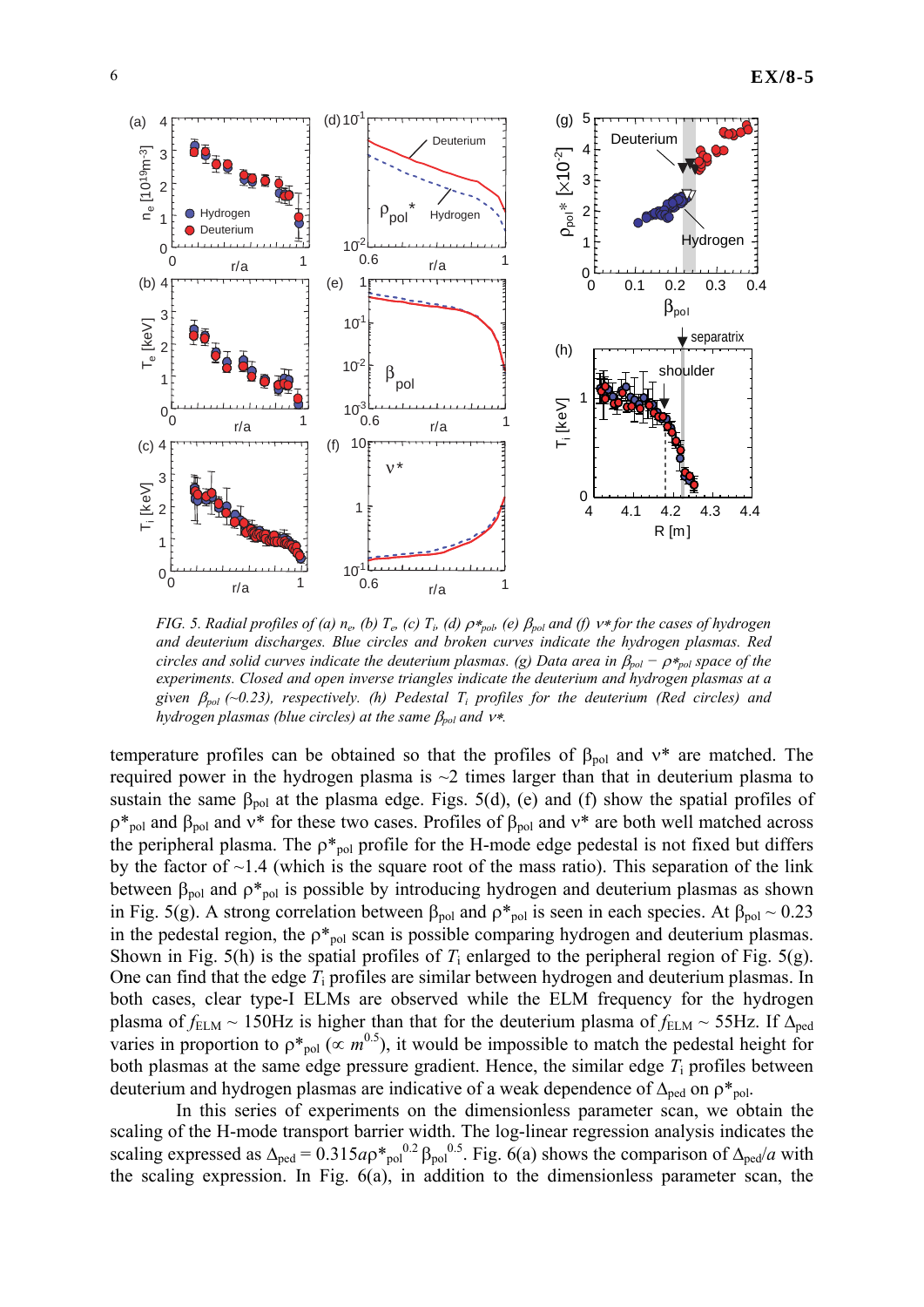

*FIG. 6. (a) The comparison of*  $\Delta_{ped}/a$  *with the scaling expression of 0.315* $\rho_{pol}^{*0.2}\beta_{pol}^{0.5}$  *obtained through the dimensionless experiments using deuterium and hydorogen. (b) The edge Ti profiles for the cases of*  $I_p = 0.80MA$  *and 1.65MA operated in the standard current density profile at*  $l_i \sim I$ *, where the averaged boundary*  $B_p$  *values are 1.2T and 3.1T, respectively.* 

pedestal data in the *I*p ramp experiments are also plotted. As shown in Fig. 4, the pedestal density and temperature can vary by conducting  $I_p$  ramp up and down while the pedestal pressure remains almost constant at  $I_p = 1.15 \text{MA}$ . In case where the edge density becomes lower in high  $l_i$  discharge, the pedestal temperature increases accompanied by a slight change in  $\Delta_{\text{ped}}$  (see Fig. 4(c)). This change in  $\Delta_{\text{ped}}$  can be expressed by the weak  $\rho^*_{\text{pol}}$  dependence in the scaling at almost constant  $\beta_{pol}$ . As shown in Fig. 6(a), the spatial width of the H-mode pedestal obtained in the  $I_p$  ramp experiment follows the scaling. In fact, since the edge current density profiles are not accurately measured, it is hard to evaluate quantitatively the effect of the edge magnetic shear on the pedestal width. Considering that the variation of the pedestal width obtained by  $I<sub>p</sub>$  ramp remains in the range where the data is not largely deviated from the evaluated scaling using  $\rho_{\text{pol}}^*$  and  $\beta_{\text{pol}}$ , the effect of the edge magnetic shear on the pedestal structure might not be large. Fig. 6(b) shows the edge  $T_i$  profiles for the cases of  $I_p = 0.80MA$ and 1.65MA operated in the standard current density profile at  $l_i \sim 1$ , where the boundary  $B_p$ values are 1.2T and 3.1T, respectively. Then,  $T_1^{\text{ped}} \sim 1.5 \text{keV}$  and  $\sim 2.0 \text{keV}$  are obtained at 0.80MA and 1.65MA, respectively. Since the pedestal pressure depends on the plasma current as  $p_{\text{ped}} \propto I_p^{\sim 1-1.5}$ , the  $\beta_{\text{pol}} \left(\propto n / I_p^2\right)$  at the pedestal tends to decrease with  $I_p$ . As shown in Fig. 6(b), Δped shrinks with decreasing βpol at high *I*p (=1.65MA). This *I*p scan data are also plotted in Fig. 6(a). One can find that the change in  $\Delta_{\text{ped}}$  due to the variation of  $I_p$  or the edge  $B_p$  value follows the scaling through the changes in  $\rho^*_{pol}$  and  $\beta_{pol}$ .

### **5. Summary**

In this study, conducting the  $I_p$  ramp experiments in JT-60U, the heat transport and edge pedestal structure in the variation of the current ramp up and down discharges are examined. In addition, focusing on the poloidal dimensionless parameters in the poloidal system determined by  $I_p$ , the dependence of  $\Delta_{\text{ped}}$  on  $\rho^*_{\text{pol}}$  and  $\beta_{\text{pol}}$  is examined by conducting dedicated mass scan experiments using hydrogen and deuterium plasmas.

Higher energy confinement is obtained in higher *l*i H-mode. The profiles of the core